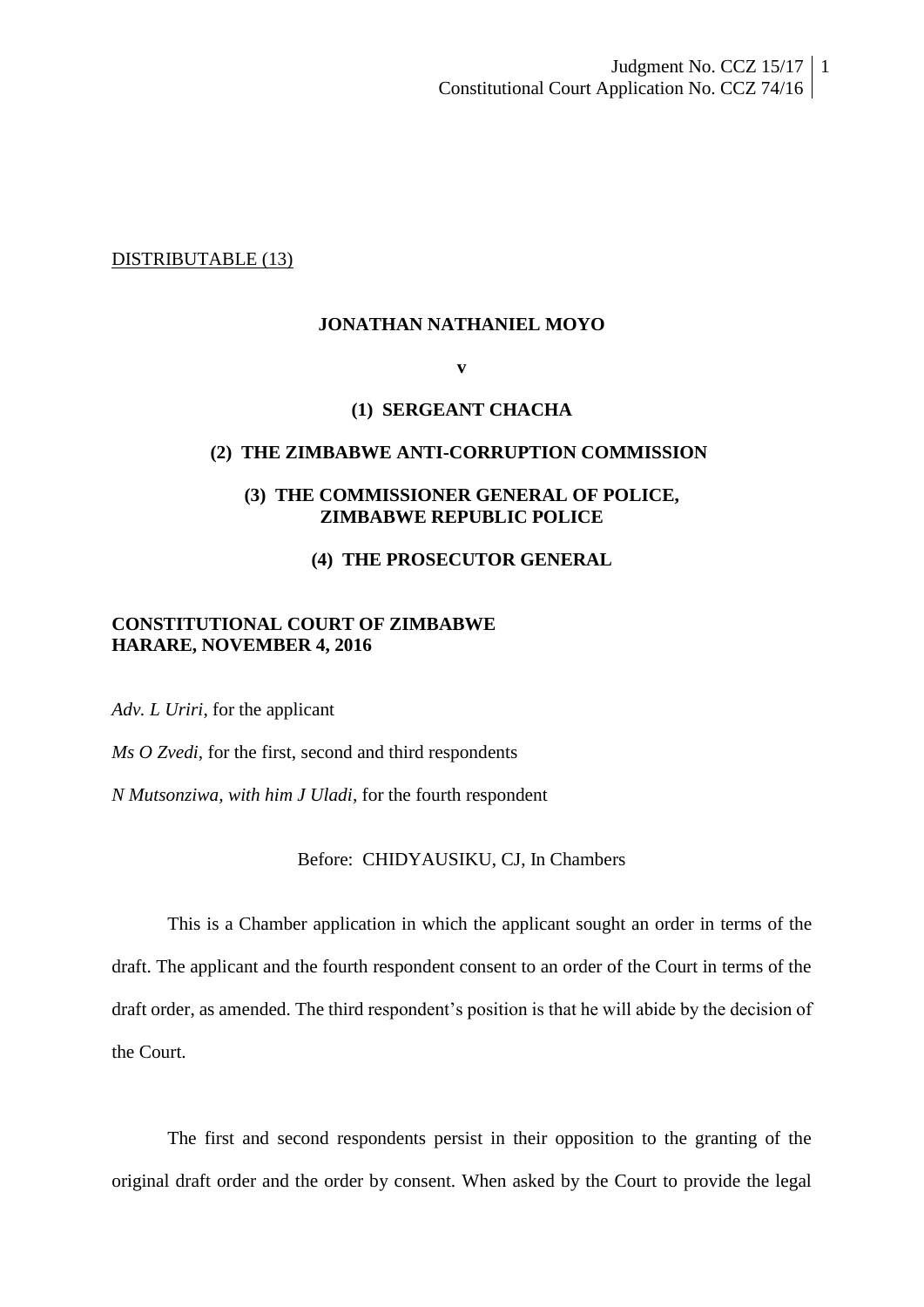basis for their attitude, they were not able to advance any legal basis for their continued opposition to the granting of the order consented to by the applicant and the fourth respondent. This quite clearly evinces an attitude of: "Why be difficult when one can be impossible?".

The papers before the Court clearly reveal that there is a real possibility that due process was not complied with in the handling of this matter. In the light of that, the concession by the Prosecutor General is based on sound legal considerations in this matter.

Quite clearly, a definitive decision on whether or not there was failure of due process in the handling of this matter can only be determined by the Constitutional Court, as opposed to a Judge sitting in Chambers. It is for the Constitutional Court, if it so finds that there were procedural failures of due process in this matter, to decide what remedies are available to the applicant.

The first and second respondents have no *locus standi* to drive this process forward without the fourth respondent, who is the *dominus litis* in all criminal prosecutions. Their continued and persistent opposition to the application is driven by something other than legal considerations.

I accordingly grant an order in terms of the consent draft order between the applicant and the fourth respondent. The consent draft order reads as follows:

- "1. The Registrar is directed to set the matter down for hearing on an urgent basis.
- 2. Pending the determination of the case action in case no. CCZ 73/2016, the criminal proceedings envisaged against the applicant in terms of the charges levelled against him by the first respondent are stayed."